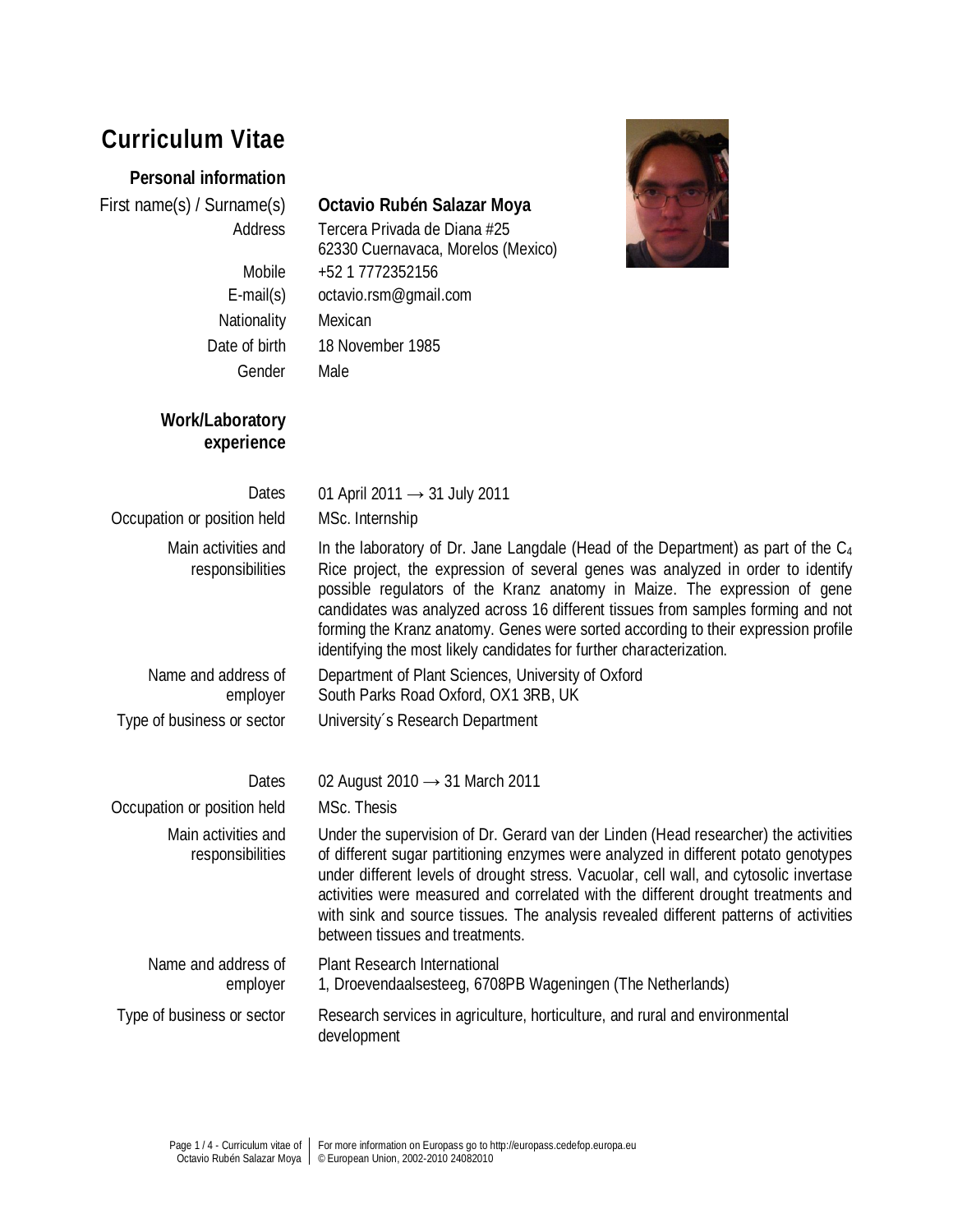| Dates<br>Occupation or position held    | 16 January 2008 $\rightarrow$ 16 May 2009<br><b>BSc. Thesis</b>                                                                                                                                                                                                                                                                                                   |
|-----------------------------------------|-------------------------------------------------------------------------------------------------------------------------------------------------------------------------------------------------------------------------------------------------------------------------------------------------------------------------------------------------------------------|
| Main activities and<br>responsibilities | Under the supervision of Dr. Stefan de Folter (Head researcher) 5 MADS-box type I<br>genes were characterized. GUS, GUS-GFP, and RNAi constructs were made for<br>each gene and transformed into Arabidopsis thaliana. Mutants and t-DNA insertion<br>lines were analyzed looking for expression localization and for possible phenotypic<br>differences.         |
| Name and address of<br>employer         | CINVESTAV-LANGEBIO (Research Center and Advanced Studies - National<br>Laboratory of Genomics for Biodiversity).<br>Km 9.6, Libramiento Norte Carretera León, 36821 Irapuato (Mexico)                                                                                                                                                                             |
| Type of business or sector              | <b>Research Center</b>                                                                                                                                                                                                                                                                                                                                            |
| Dates                                   | 26 August 2007 $\rightarrow$ 09 December 2007                                                                                                                                                                                                                                                                                                                     |
| Occupation or position held             | Student/Researcher                                                                                                                                                                                                                                                                                                                                                |
| Main activities and<br>responsibilities | Under the supervision of Dr. David Romero Camarena, Head of the program on<br>Genome Engineering, Plasmid C of Rhizobium etli was analyzed and searched for<br>conserved regions and/or operons looking for metabolic pathways. A conserved<br>region was identified possibly involved in the catabolism of the L-amino acids<br>valine, leucine, and isoleucine. |
| Name and address of<br>employer         | CCG (Center of Genomic Sciences)<br>s/n, Av. Universidad Col. Chamilpa, 62210 Cuernavaca (Mexico)                                                                                                                                                                                                                                                                 |
| Type of business or sector              | <b>Research Center</b>                                                                                                                                                                                                                                                                                                                                            |
| Dates                                   | 09 September 2006 $\rightarrow$ 03 July 2007                                                                                                                                                                                                                                                                                                                      |
| Occupation or position held             | Student/Researcher                                                                                                                                                                                                                                                                                                                                                |
| Main activities and<br>responsibilities | Under the supervision of Dr. Maria Alejandra Bravo de la Parra (Head researcher),<br>the promoter regions of the cry toxin gene family from Bacillus thuringiensis were<br>analyzed. Conserved blocks were identified in the upstream regions of several cry<br>genes. Some transcriptional fusions were created that were used in the analysis of<br>such genes. |
| Name and address of<br>employer         | IBT (Institute of Biotechnology)<br>2001, Av. Universidad, 62210 Cuernavaca (Mexico)                                                                                                                                                                                                                                                                              |
| Type of business or sector              | <b>Research Institute</b>                                                                                                                                                                                                                                                                                                                                         |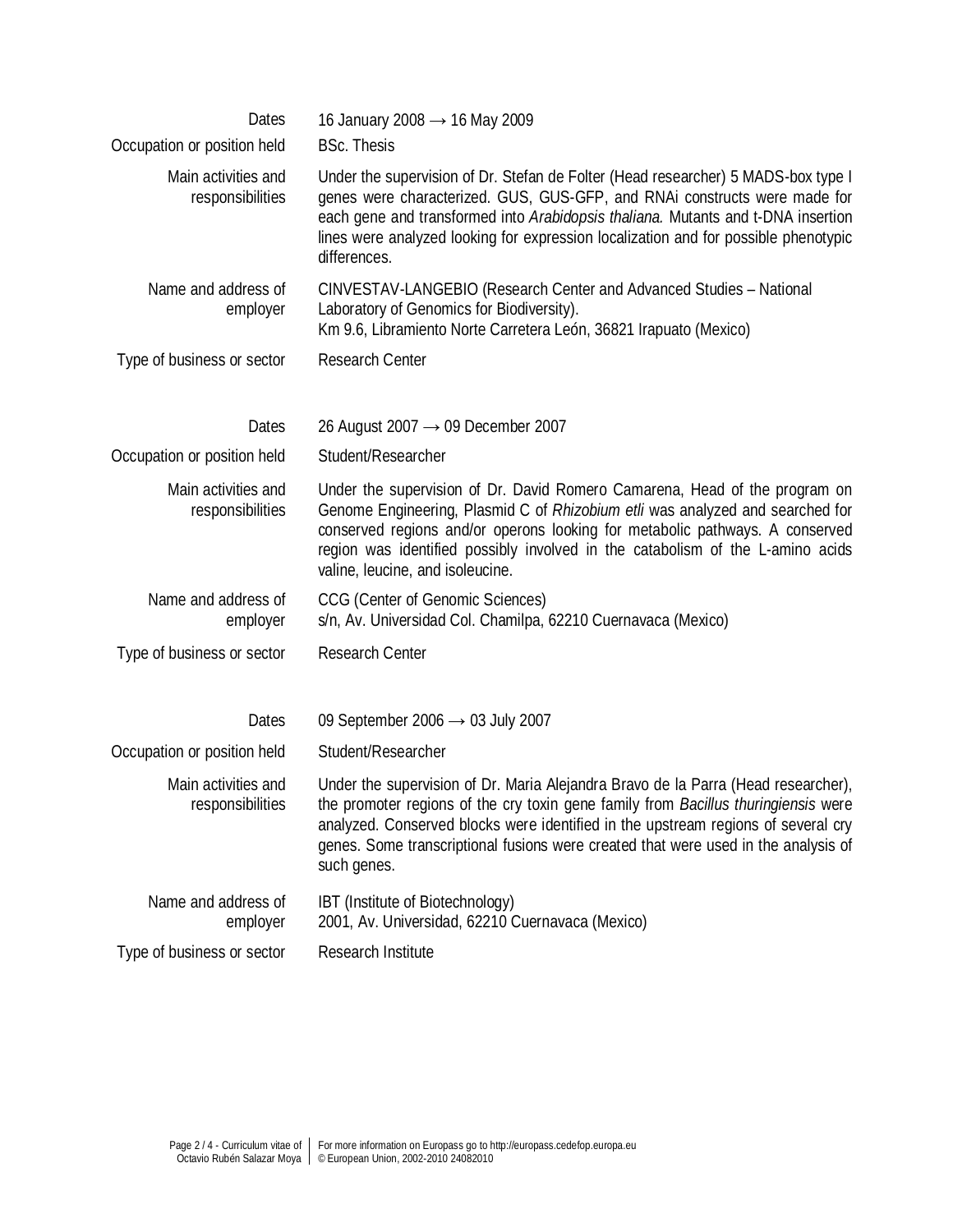# **Education and training**

| <b>Dates</b><br>Title of qualification awarded                       | 01 September 2009 $\rightarrow$ 31 August 2011<br>MSc. in Plant Biotechnology specialization Molecular Plant Breeding                                                                     |
|----------------------------------------------------------------------|-------------------------------------------------------------------------------------------------------------------------------------------------------------------------------------------|
| Principal subjects /<br>occupational skills covered                  | Plant Breeding, genomics, plant biotechnology, molecular aspects of<br>biointeractions, academic consultancy training (Fraunhofer IME, Germany),<br>advanced programming, and statistics. |
| Name and type of<br>organisation providing<br>education and training | Wageningen University (University)<br>2, Droevendaalsesteeg, 6708 PB Wageningen (The Netherlands)                                                                                         |
| <b>Dates</b>                                                         | 16 August 2004 $\rightarrow$ 12 May 2009                                                                                                                                                  |
| Title of qualification awarded                                       | <b>BSc in Genomic Sciences</b>                                                                                                                                                            |
| Principal subjects /<br>occupational skills covered                  | Knowledge on cellular processes, mathematical models, basic programming, gene<br>regulation, genome comparisons, and statistical tests.                                                   |
| Name and type of<br>organisation providing<br>education and training | National Autonomous University of Mexico (UNAM) (University)<br>s/n, Av. Universidad Col. Chamilpa, 62210 Cuernavaca (Mexico)                                                             |

# **Personal skills and competences**

| Mother tongue(s)                    | Spanish                                                                                                                                                                                                                                                                                                                                                                                                                                                 |
|-------------------------------------|---------------------------------------------------------------------------------------------------------------------------------------------------------------------------------------------------------------------------------------------------------------------------------------------------------------------------------------------------------------------------------------------------------------------------------------------------------|
| Other language(s)                   | English (proficient user), French (intermediate user)                                                                                                                                                                                                                                                                                                                                                                                                   |
| Technical skills and<br>competences | Course on Project Planning and Organising.<br>Knowledge of several laboratory techniques involved in genetics. Transformation,<br>PCRs, RT-PCRs, DNA/RNA extraction, constructs, enzymatic assays.<br>One week intensive course in Plant biotechnology and Transgenic plants given by<br>Maarten Chrispels from UCSD (University of California San Diego) at IBT UNAM.<br>One week intensive course in Analysis of Sequences Produced by New Generation |
| Computer skills and<br>competences  | Technologies (Bioconductor, R)<br>Intermediate programming in Perl, basic C.<br>Knowledge on several genomic databases.<br>Intermediate knowledge of Linux and Unix.<br>Diploma in "Information Systems Analyst". Learnt about Flash, Visual basic, Visual<br>Fox-pro, Java, Maintenance, among others.                                                                                                                                                 |